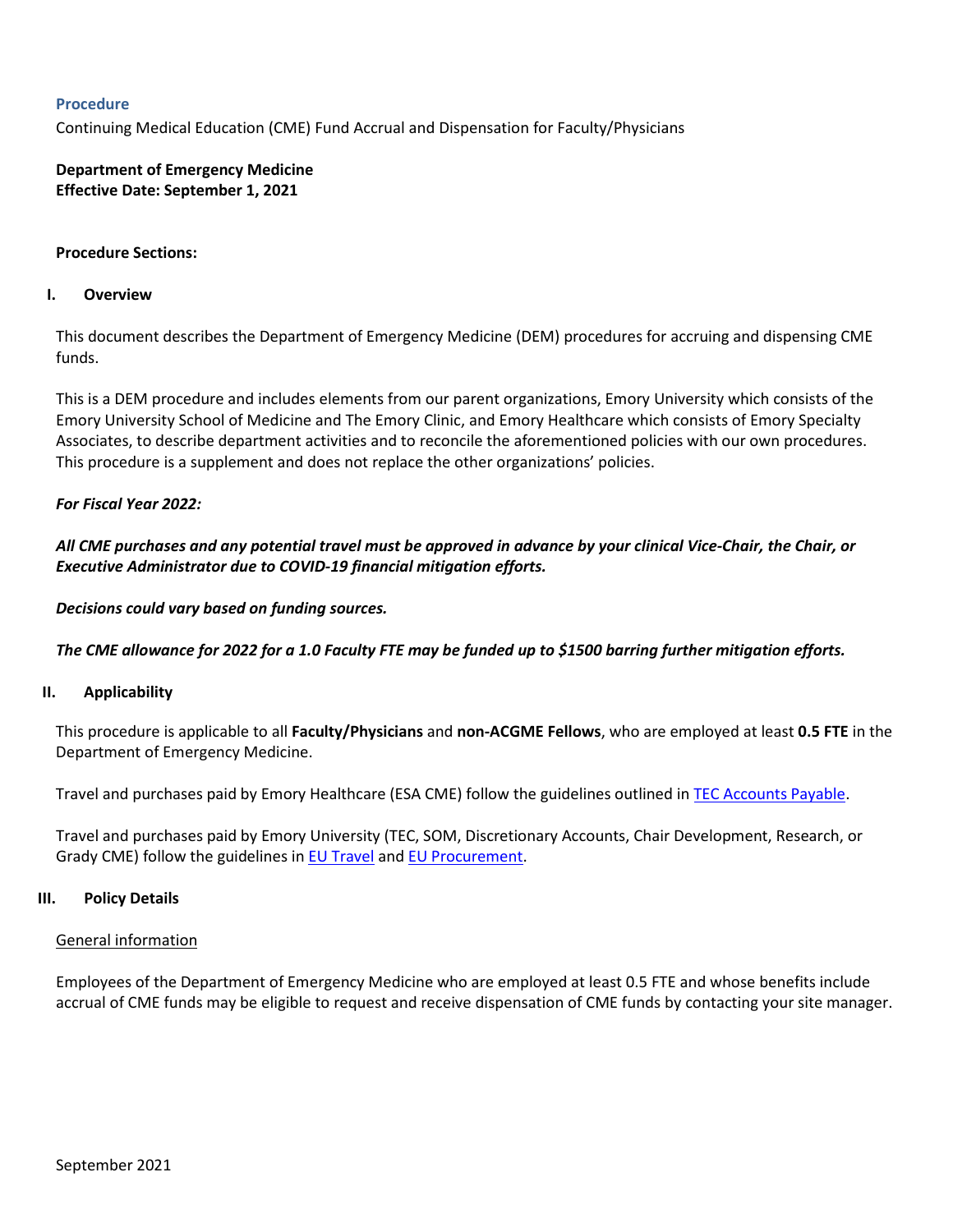# Purpose

CME funds may be available for the purpose of professional development in one's specified position, **and/or** to assist one in completing licensing/registration/board certification/other certification requirements necessary for employment in a specified position. Additional funding is available from the department for DEA registration/renewal only. For example, CME funds may be used as follows, after approval through the channels described below:

- Accredited educational courses directly relevant to the current position of the employee;
- **Travel**, including lodging and meals, when necessary to attend educational courses (subject to all superseding policies and procedures);
	- o **Travel must be approved in advance and** *may be denied due to COVID***.**
- **Licensing** and other **certification** requirements (Examples: **ABEM, GA Medical Board, LLSA, BLS, ACLS)**
- **Membership** in professional organizations directly relevant to the current position of the employee;
	- o *Please note, Fulltime Faculty (>.50 FTE) with a primary appointment in EM may have their ACEP and SAEM membership paid by the department rather than the individual's CME fund.*
- **Online or Journal subscriptions** directly relevant to the current position of the employee;

# **CME MAY NOT** be used to purchase:

- Uniforms (scrubs, lab coats, shoes, caps, any clothing).
- Medical equipment including stethoscope.
- Personal Protective Equipment (items are purchased by the institution and there are quality standards required by Emory that prohibits self-procurement).
- Multipurpose electronic devices (i.e. smartphones, tablets, PCs, desktop, laptops, media players).
- Disposable medical supplies.
- Personal accessories.
- Personal entertainment (i.e. concert and game tickets, movies, plays, salon or spa appointments).

# **CME Value:**

CME funds are awarded based on each individual's total FTE.

CME calculation examples using the following formula:

| <b>For Faculty:</b> | Total FTE X \$1500 = Total CME fund    |
|---------------------|----------------------------------------|
|                     | Example 1: [1.0] FTE X \$1500 = \$1500 |
|                     | Example 2: [.50] FTE X \$1500 = \$750  |

*Please note:*

*Anyone with less than < .50 FTE is not eligible for CME funds or departmental reimbursement for DEA.*

# Accrual and Dispensation:

CME fund accrual is prorated over a twelve-month fiscal year, although as a courtesy, a year's allocated funds may be available for dispensation before they are accrued. If you give notice to leave your position, no further CME funds will be available unless approved by the Chair.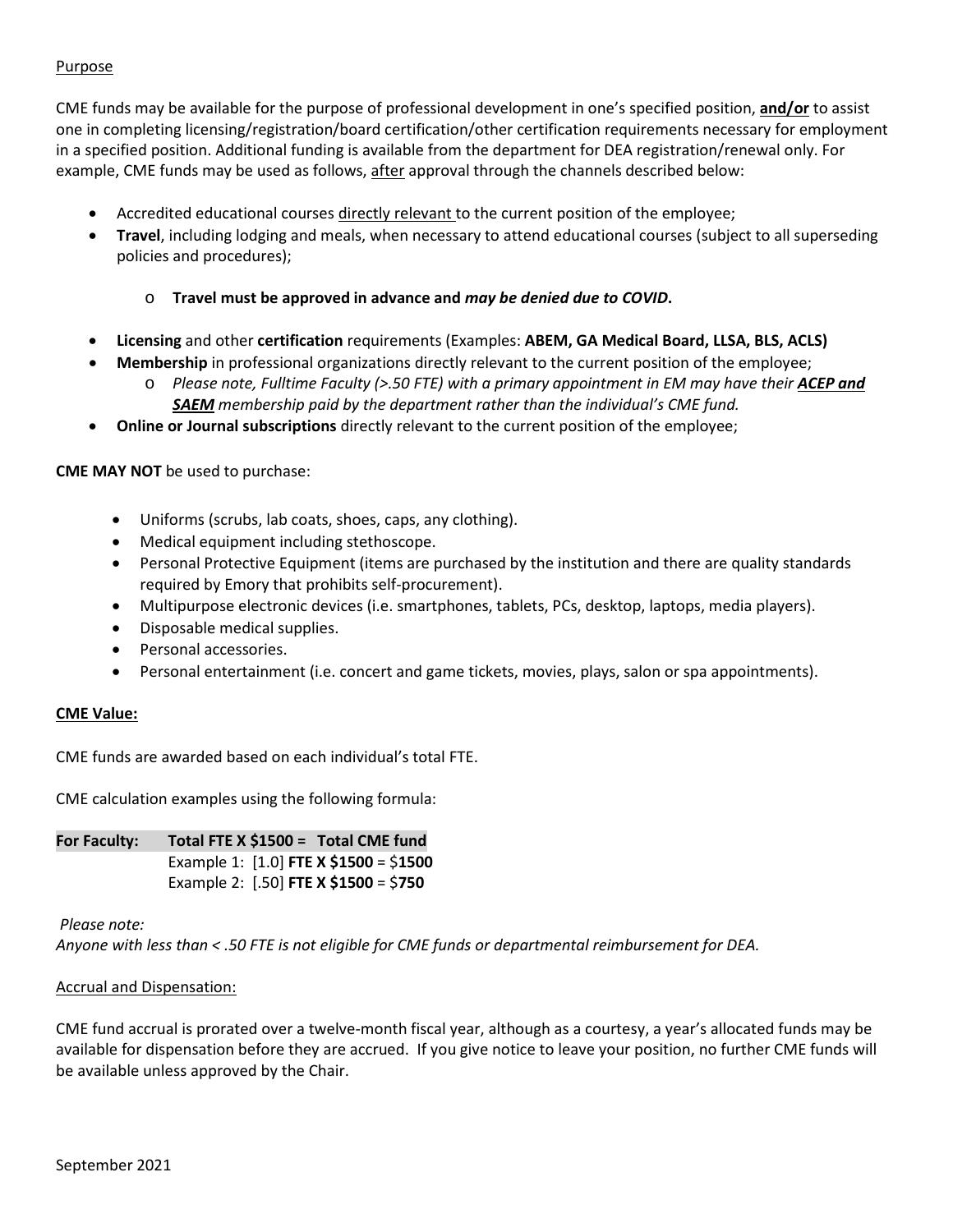# Limitation and Duration

CME funds are available from the beginning of the fiscal year (September thru August). The last date to submit CME expenses to the department is **August 15** to allow time for processing and approvals. The department will not reimburse expenses submitted after August 15. Expenses from one fiscal year will not be charged to the next year's CME allocation.

CME funds are non-cumulative and non-transferrable. They are reset on September 1 of each year.

# **Note:**

*Faculty presenting original research at SAEM/ACEP national conferences may request up to an additional \$1,000 in annual travel funds. The Chair will approve all requests for additional funding.*

# **IV. Access and Approval Process**

# Accessing your CME funds

You may request access to your CME funds by filling-out the Travel/Purchase Request Approval forms (RAF). This allows the department to charge your reimbursement to the appropriate account.

- 1. Complete **Request Approval Form (RAF), 90** days prior to the event. [Administrative Off and Travel Request Form](https://nam03.safelinks.protection.outlook.com/?url=https%3A%2F%2Fdocs.google.com%2Fforms%2Fd%2Fe%2F1FAIpQLSeiqpY6eWQis0t8aWtwINdcMckesGWKIjDjUZcOYUG_JGlwyA%2Fviewform&data=02%7C01%7Cmgride3%40emory.edu%7C4d0922290f06438fad9108d8501e0e30%7Ce004fb9cb0a4424fbcd0322606d5df38%7C0%7C0%7C637347437315601292&sdata=XNNbZMBCxh7NME3NO%2BLvB8yKjV9SUAoGarZHRhbSgVY%3D&reserved=0)
- 2. The request will be sent for review and approval to the designated approvers.
- 3. Once approved, one can proceed with arrangements and complete transactions.
- 4. **Reimbursement** can be expected within 10 **business days** of the Expense Report submission.

## Expense Reimbursement Process (including travel, purchase)

Submit receipts within 10 days after an expense is incurred or travel is completed. Reimbursement requests older than 10 days may be denied.

An itemized, original receipt is required for all expenses. Acceptable receipts must contain the following:

- transaction date
- name of merchant
- item purchased or service provided
- amount
- form of payment and indication that the amount was paid by the person requesting reimbursement
- last 4 digits of the card number or copy of bank card statement

When personal funds are used, each separate expense and receipt must be listed individually on the expense report with the merchant name, date and proper receipt attached. No bundling or totaling of individual expenses into one lump sum for the day or trip is permitted.

- 1. **Required** expense reimbursement documents **(Original Receipts & Credit Card/ Bank activity)** should be submitted within 10 days of completing travel/purchase for reimbursement. **(***No need to wait for monthly credit card or bank statement; the completed charges/transactions on accounts can be printed to scan or downloaded for submission***).**
	- **\* Corporate Cardholders must submit the required receipts ASAP.**
- 2. Submit reimbursement documents to your support staff at your location. All expenses should be processed and submitted within **10 days** from receipt of the completed transactions.
- 3. Once support staff creates and submits the expense report, departmental expense report approvers will approve in Compass within 5 days